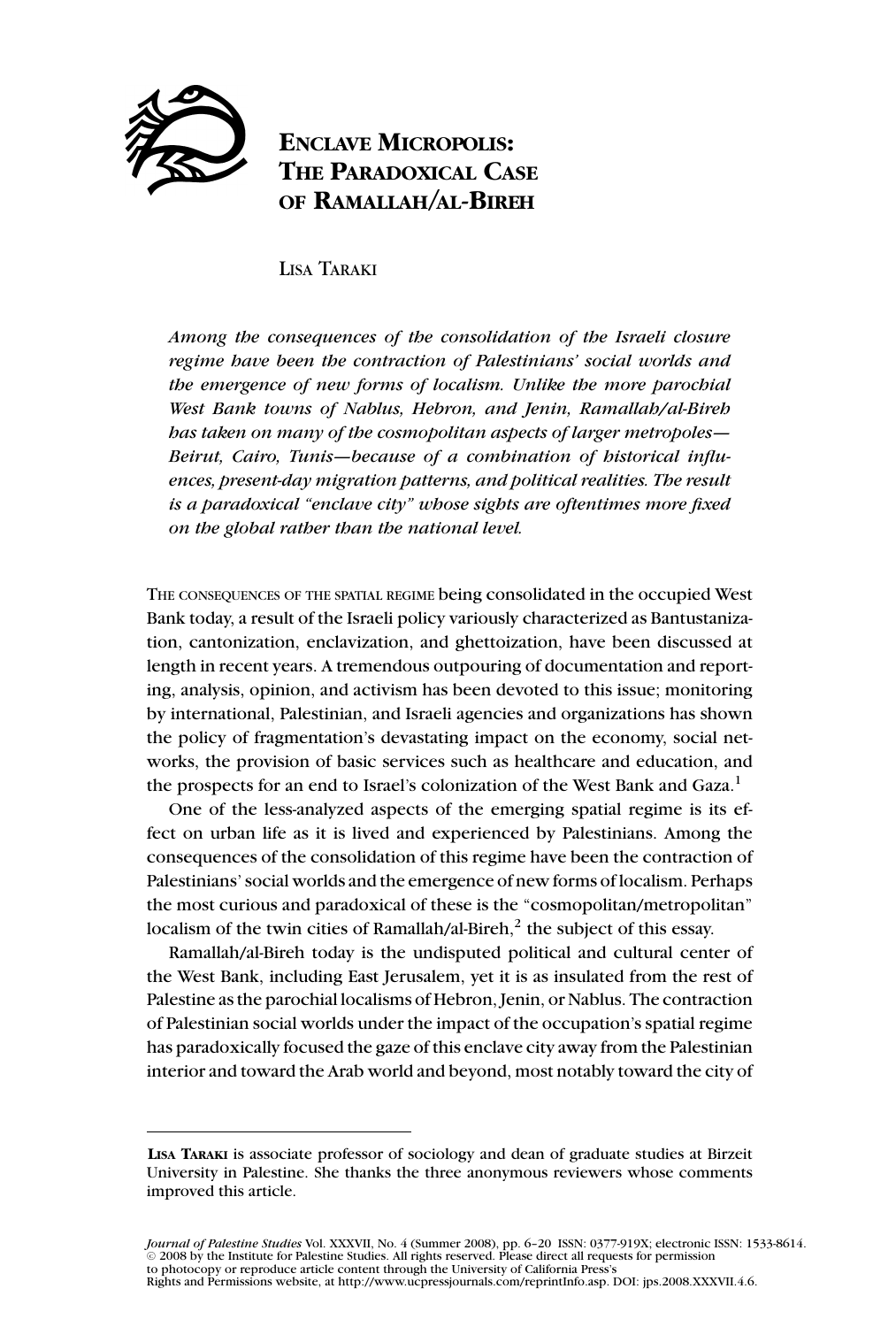Amman. This is especially expedited by the system of "VIP" travel privileges accessible and affordable to the better-off sections of the Palestinian middle class, arrangements that considerably decrease the travel time across the torturous Israeli and Jordanian security zones at the crossing point on the Jordan River. Indeed, this urban island at times appears better connected to the metropoles of the region—Amman, Cairo, Beirut, and of late Dubai—than with other, similarly enclaved Palestinian cities and towns. The result is that this small urban center with a population of barely over 60,000 shares certain critical features (albeit in miniature) with these much larger Arab metropolises, most notably the increasing social heterogeneity of the population; the growing social disparities and their normalization; and the globalized, modernist urban ethos articulated by a new middle class.

### **ENCLAVIZATION AS THE NEW STATUS QUO**

Ghazi-Walid Falah has noted that Israeli military strategy since the outbreak of the second Palestinian intifada in 2000 is in fact part of a long-term strategy of spatial demolition and strangulation. Far from being a recent phenomenon, the "enclavisation of space" has been "implemented as an instrument of spatial expansion and control since 1967 in the Occupied West Bank but [is] rooted in a long-standing policy of territorial expropriation—to dismember the space of the remaining Palestinian population."<sup>3</sup> In a similar vein, Leila Farsakh has noted that the Israeli permit system, the territorial fragmentation of the occupied Palestinian territory under the Oslo accords, and the expansion of settlements have all contributed to the creation of disconnected Palestinian population reserves that have the characteristics of Bantustans rather than of cantons.<sup>4</sup> More generally, Jeff Halper, deploying the term "matrix of control," has described the means by which the West Bank has been "carved into small, disconnected enclaves, surrounded and indeed truncated by massive Israeli settlement blocs, subject to Israeli military and economic closures."<sup>5</sup>

The political consequences of this regime are not difficult to predict. Falah views enclaving as a means not only of cutting off spatial interflow and heightening control, but also of sundering enclaved space from other spatial areas, thus confining and drastically weakening the population economically, politically, and socially—in effect "neutralizing" its challenge as a potential opponent.<sup>6</sup> Similarly, Sari Hanafi, who describes the Israeli colonial project as "spaciocidal," has noted that the policy becomes possible by deploying bio-politics to categorize Palestinians into various "states of exception" that render them powerless against Israel.<sup>7</sup>

There is no doubt that the spatial dismemberment of Palestinian society, among other factors, has contributed to the fragmentation of political action. National-level politics, a strong feature of political life in the 1970s and 1980s, has gradually given way to more local manifestations of resistance, organizing, and activism. The near-total ban on movement between the West Bank and the Gaza Strip, coupled with the extreme difficulty of physical mobility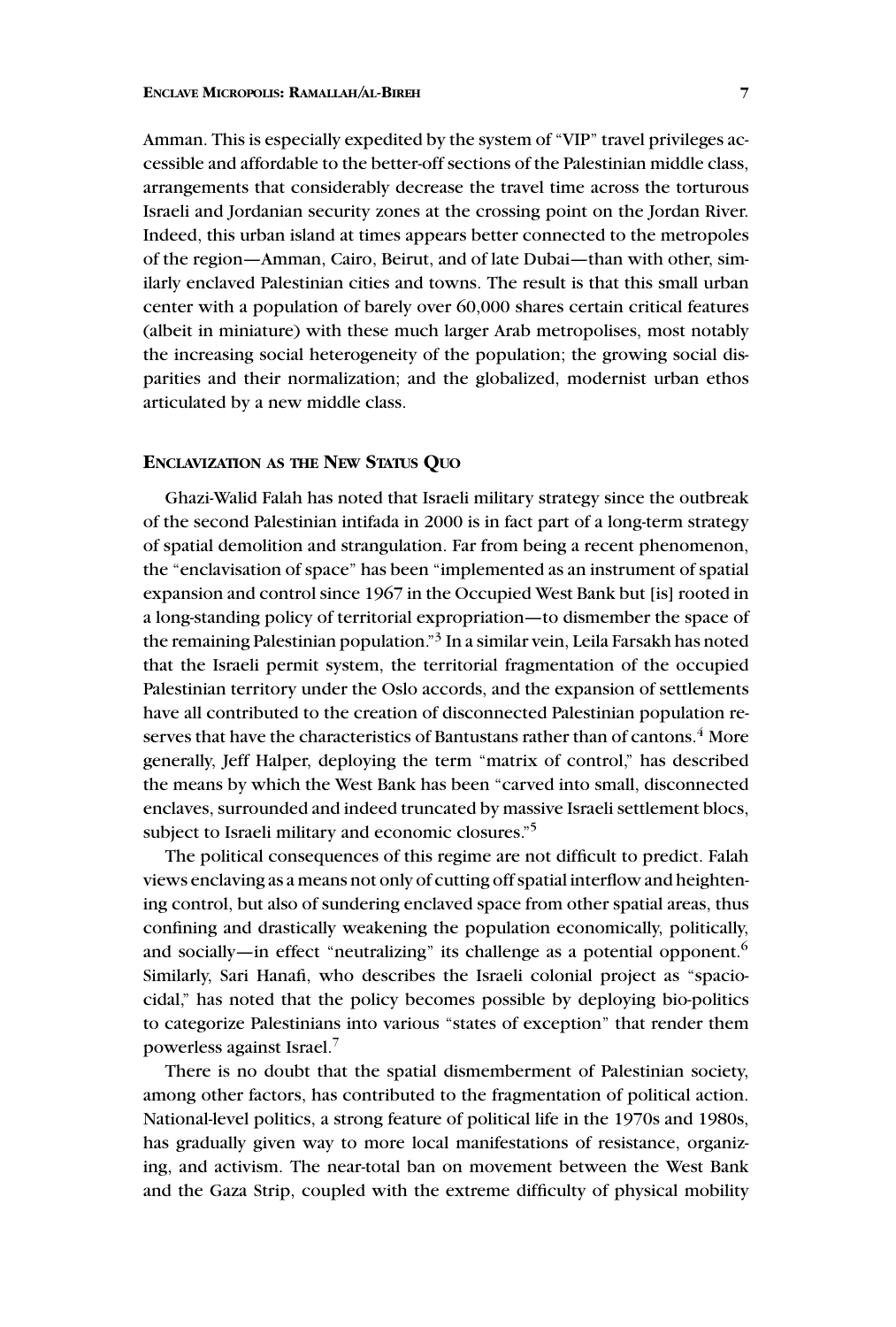within the West Bank in recent years, has rendered coordination of nationallevel political action far more difficult. As a result, localized expressions of

*The spatial dismemberment of Palestinian society has contributed to the fragmentation of political action; national-level politics has gradually given way to more local manifestations of resistance, organizing, and activism.*

organizing and resistance have emerged, especially in response to immediate Israeli practices such as incursions and sieges, assassinations, and mass arrests. Moreover, the sheer volume and diversity of such events since 2000 have rendered impractical the task of national-level mobilization as an everyday practice. To this must be added a degree of ennui and despair that has pervaded the Palestinian body politic, making a national-level response to each and every Israeli assault increasingly difficult to sustain. The more recent struggle between Fatah and Hamas has also taken its toll on the effectiveness of national-level coordination between the National and Islamic Forces' committees.

One of the consequences of the deepening spatial regime in the West Bank and the escalating Israeli agenda of punishment is that a political and social "division of labor" is taking shape whereby different locales assume varying social and political functions and significance. While certain places, such as refugee camps, continue in their changeless burden of resistance to the unending regime of deadly raids and arrests, others have been marked as sites for the articulation of new forms of civil resistance, often in cooperation with international and Israeli solidarity groups. Strategically situated military checkpoints and certain villages, such as Bil'in in the Ramallah district, Umm Salamuna in the Bethlehem region, and others in the north, have become new arenas of confrontation and resistance. The separation wall still being built in the West Bank has emerged as a symbol of Palestinian dispossession, its sheer magnitude making it a destination for international and Israeli activists.

Another consequence of the new spatial status quo is the sharpening of place-specific identities and ambiences. The smaller cities of the West Bank, such as Qalqilya, Tulkarm, and Jenin, suffer especially from the impact of the separation wall, unemployment, and the flight of businesses. The once-thriving city of Nablus, the West Bank's historic center of trade and production, is besieged by a ring of military checkpoints and violated by near-daily incursions by the Israeli army. Armed resistance is a staple feature of Nablus's relationship to the Israeli occupation. Normal life is increasingly difficult in this desolate landscape; the flight of many of the city's businesses and professionals, who have relocated to Ramallah and Jordan, is the subject of much commentary among business people, intellectuals, and politicians discussing the fate of this once-flourishing center of political and commercial life.<sup>8</sup> The old center of Hebron has become a ghost town where armed colonists rule the streets with protection from the Israeli army. While the city of Hebron hosted the inauguration of its first modern supermarket in August 2007, it is still an enclaved and insular city, no longer an active participant in the dynamic national politics of two decades ago.<sup>9</sup>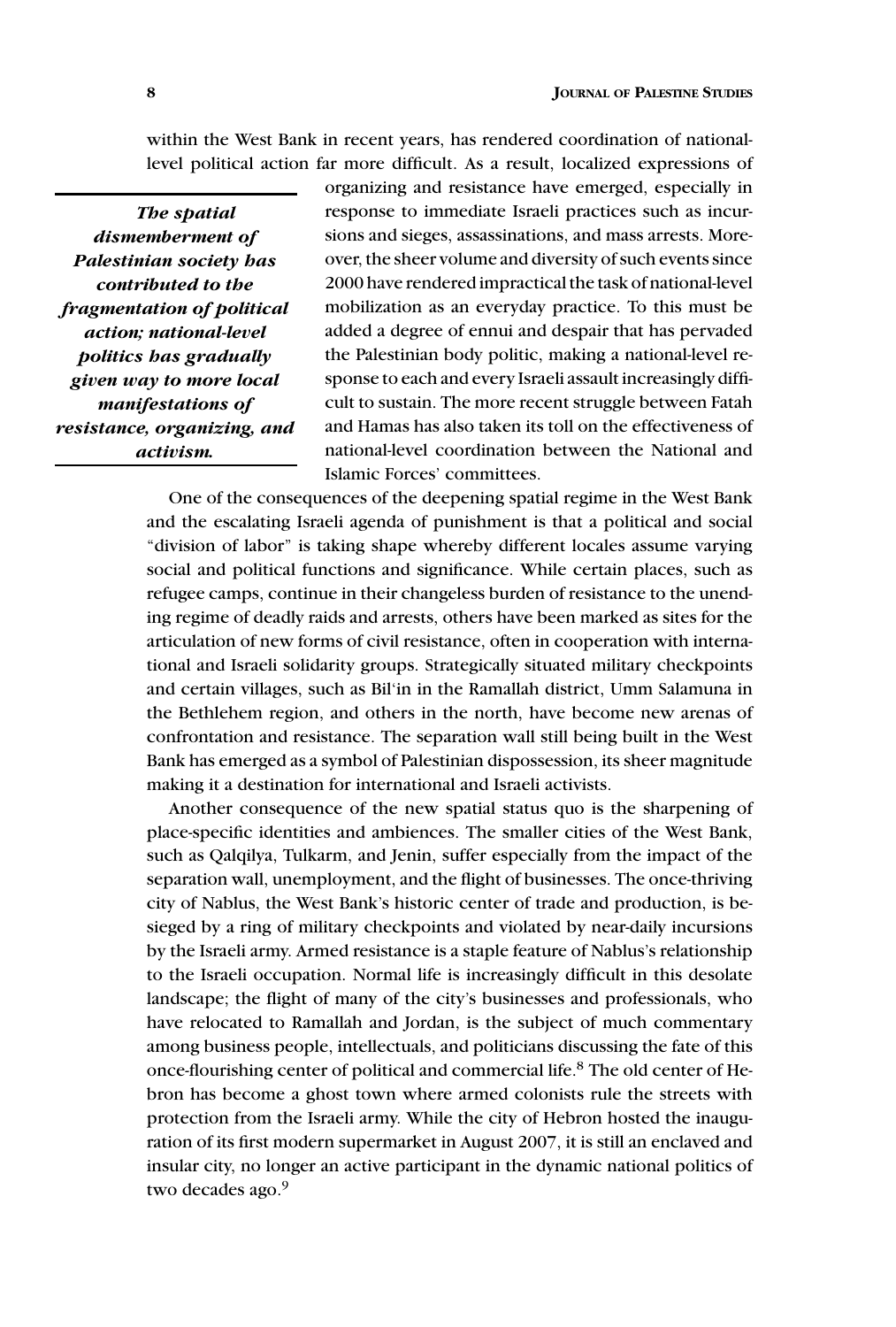East Jerusalem, once the center of political organizing and cultural life and still the capital of Palestine in the national imagination, has been encircled, atomized, and rendered inaccessible to the rest of the West Bank except by difficult-to-obtain passes issued by the Israeli military. In this situation, the city's social and political elite has not been able to articulate a coherent strategy of resistance and has lost its leading political role. In this it has been supplanted by Ramallah, the seat of the Palestinian Authority and of the major PLO political factions.

Ramallah suffered a concentrated regimen of sieges and assaults between the outbreak of the second intifada in 2000 and the 2004 death of Yasir Arafat, besieged in his Ramallah stronghold until his last days. Now, though not spared the Israeli army's lethal forays and almost daily waves of arrests, Ramallah has acquired the reputation of a "five-star prison," with a decided emphasis on the "five-star" rather than the "prison." In fact, Ramallah today, especially as the Israeli regime of control intensifies, is viewed increasingly as an oasis of normalcy (and decadence) in a desolate landscape of shattered urban spaces and violated rural expanses. Much of the popular analysis attributes this state of affairs to the hegemonic influence of a corrupt elite comprising influential figures in the Palestinian Authority, the business sector, and NGOs based in the city. In reality, however, Ramallah's urbanizing trajectory long predated the Oslo regime and can be traced to the first decades of the last century.

#### **THE MAKING OF A MIDDLE-CLASS PROJECT**

Ramallah/al-Bireh's fortunes and misfortunes have long been bound up with the movement of people—the influx of refugees and other migrants and the emigration of natives. The twin towns entered the twentieth century as villages, but Ramallah in particular was endowed with two important features that were to prove critical for its future development as a regional market town and administrative center (and a home to the middle class): the presence of a sizeable number of foreign-based, church-related institutions, and the beginning of emigration to the Americas. The few available histories of Ramallah, mostly written by natives and émigrés, emphasize its Christian identity through the first half of the twentieth century.<sup>10</sup> The establishment of Christian institutions in Ramallah was not without consequences, however. The early establishment of international Christian institutions in Ramallah led to its social differentiation from al-Bireh. The educational opportunities at the church-sponsored schools facilitated emigration from Ramallah, which imparted an element of distinction to the town and gave it a social and economic advantage. Social distance between the two towns increased, reflected in educational levels, modes of dress, and lifestyles.<sup>11</sup>

The arrival of the British in Palestine in 1917 and the establishment of the Mandate five years later marked a decisive moment in the history of the towns. A not-insignificant number of Ramallah residents were employed in the Mandate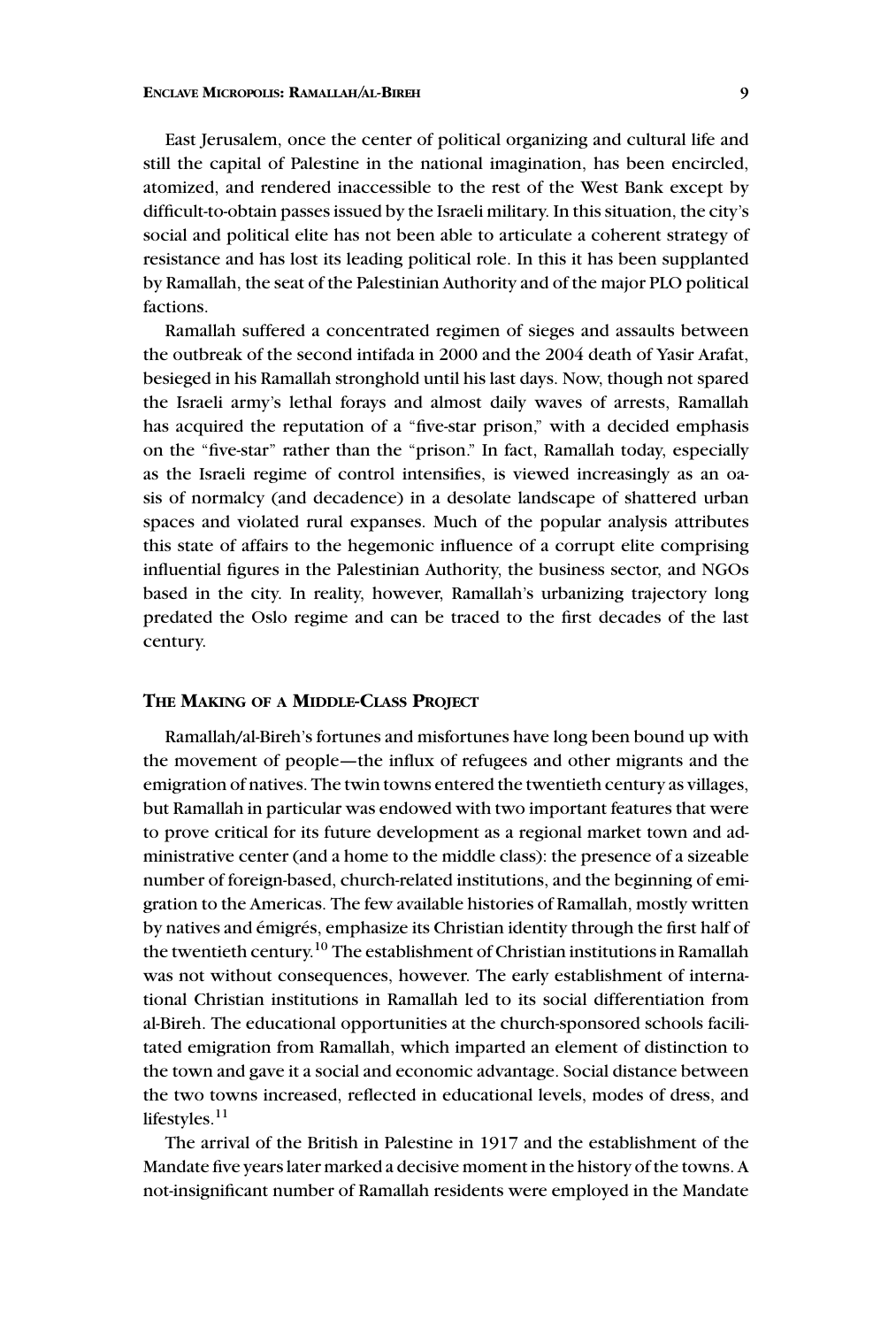bureaucracy. By the early 1920s, a building boom was underway that lasted well into the 1930s, attracting increasing numbers of workers and craftsmen. Under the impact of the construction boom, financed in large part by remittances from the towns' émigrés, building styles began to change. Modern concepts in the design of domestic space were reflected in several buildings of this era, such as the 'Elayyan home in al-Bireh.<sup>12</sup> Buildings increasingly were characterized by a new urban style. *Hamula*-based quarters (*harat*), which had formed the core of the original towns of Ramallah and al-Bireh, $^{13}$  began to lose their social distinctiveness as residents dispersed outwards from the town centers, building mostly along the main arteries linking the towns to surrounding villages.

But the key turning point in the modern history of Ramallah/al-Bireh, as indeed of other towns and cities in Palestine, was the 1948 Nakba. The war ushered in tremendous transformations in Palestinian urban life. The most devastating of these was the irreversible vanishing of Arab urban life as lived by Palestinians in West Jerusalem and in the coastal cities of Jaffa and Haifa. For the smaller and less cosmopolitan towns in the West Bank and Gaza Strip, the major effect of the Nakba was the influx of internally displaced refugees who remained within the borders of Mandate Palestine. In 1953, a Jordanian census recorded that 67 percent of Ramallah's 13,500 inhabitants were refugees.<sup>14</sup> The vast majority of refugees who made their way to Ramallah/al-Bireh in the hot days of July 1948 were peasants from villages near al-Lidd (Lydda)**,** Ramla, and Jaffa who settled—often after several temporary relocations—in al-Bireh, Qaddura refugee camp, and later in Am'ari and Jalazon camps.<sup>15</sup> A smaller group of refugees consisted of middle-class families (both Muslim and Christian) from the coastal towns themselves. Many of the Christian migrants settled in the environs of Ramallah's old town core.

At the same time, the Nakba accelerated the pace of emigration among natives of the two towns. Ramallah historian Naseeb Shaheen notes that at the end of the mandate regime in 1948, some two hundred Ramallawis who had been employed by Mandate institutions suddenly found themselves jobless.<sup>16</sup> This, along with a favorable change in American immigration policy and the presence of family members already settled there, encouraged the emigration of more Ramallah and al-Bireh natives to the United States.<sup>17</sup>

While pre-1948 Ramallah was by no means a homogenous community, new social cleavages and new bases of social differentiation began to appear with

*While pre-1948 Ramallah was by no means a homogenous community, new social cleavages and new bases of social differentiation began to appear with the influx of refugees following the war.*

the influx of refugees following the war. Still, although the native middle class of traders, shopkeepers, former Mandate employees, and a few professionals was depleted by emigration, the continuity of the middle class was retained through the arrival of urban refugees from al-Lidd, Jaffa, and Ramla. The middle class component was strengthened during Jordanian rule (1950–67), when Ramallah began to attract increasing numbers of professionals and government employees. Private (and some public) educational institutions, including Birzeit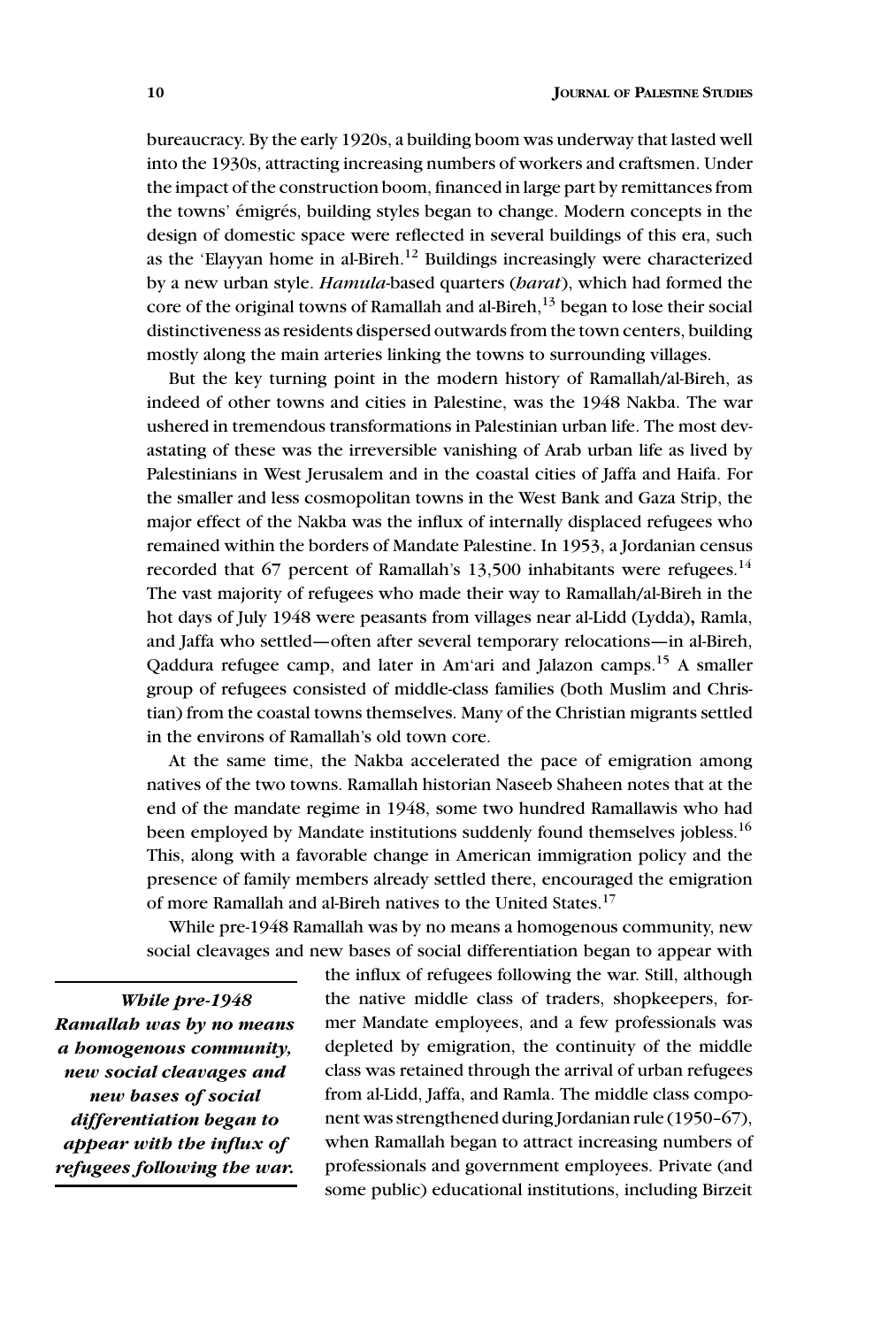College in the nearby village of Birzeit, played an important role in augmenting the middle class. After the 1970s, emigration to the Arab world, particularly to the Gulf, was also critical, primarily because the remittances sent by working family members helped improve living standards and educational levels at home.

During the first two decades of occupation, and until the outbreak of the first intifada in 1987, emigration, the colonial relationship with Israel, and expanding educational opportunities were the main engines of the changing class structure of the West Bank and Gaza. Modalities of engagement with the Israeli economy were varied, but in general they were to be found in wage labor in Israel, labor subcontracting, and retail trade. Incomes rose in real terms, and for the refugees of the camps, work in Israel became a primary source of income.

The role of higher education in the crystallization of a Palestinian middle class has been noted elsewhere.<sup>18</sup> Ramallah was one of the most important sites in this process, not only in attracting students from all over the West Bank and Gaza to its several educational institutions, but also because it was the most hospitable site for the relocation of many graduates of these institutions. In addition, it was in the ambience of Ramallah that many youths from villages first experienced the heady mix of politics, urban lifestyles, and different sensibilities.

Many of the diverse influences that have come together to make the present reality of Ramallah/al-Bireh were thus in place by the 1970s. There is no question, however, that the establishment of the Palestinian Authority after the Oslo accords in 1993 was another watershed in Ramallah's journey from small village to central city for the Palestinians in the occupied territories. The import of the Oslo accords is considered to be primarily political; however, the new regime that ensued from the accords had far-reaching social effects as well, particularly for the kind of place Ramallah was to become.

## **REPRESENTATIONS OF RAMALLAH: FROM "FIVE-STAR PRISON" TO "GREEN ZONE"**

Seven years into the second intifada and the intensification of the spatial regime of cantonization, Ramallah's status as a city apart has been consolidated. Since 2000, it has become more socially heterogeneous than it was at the onset of the Oslo process. In reality, and despite its small size, Ramallah is acquiring most of the attributes of contemporary metropolises in the region, including a visible globalized lifestyle and new sensibilities whose most enthusiastic carrier is the aspiring new middle class. This is happening despite the fact that death and destruction are not far away; in some respects, the new urban ethos in Ramallah is reminiscent of the mythic resilience of Beirut, a war-ravaged city that nevertheless "knows how to live."

Western and Israeli journalists have been the most enthusiastic promoters of the new Ramallah, focusing on its caf´es, restaurants, theaters, fitness centers, and cultural venues; wonderment that Palestinians are capable of intelligible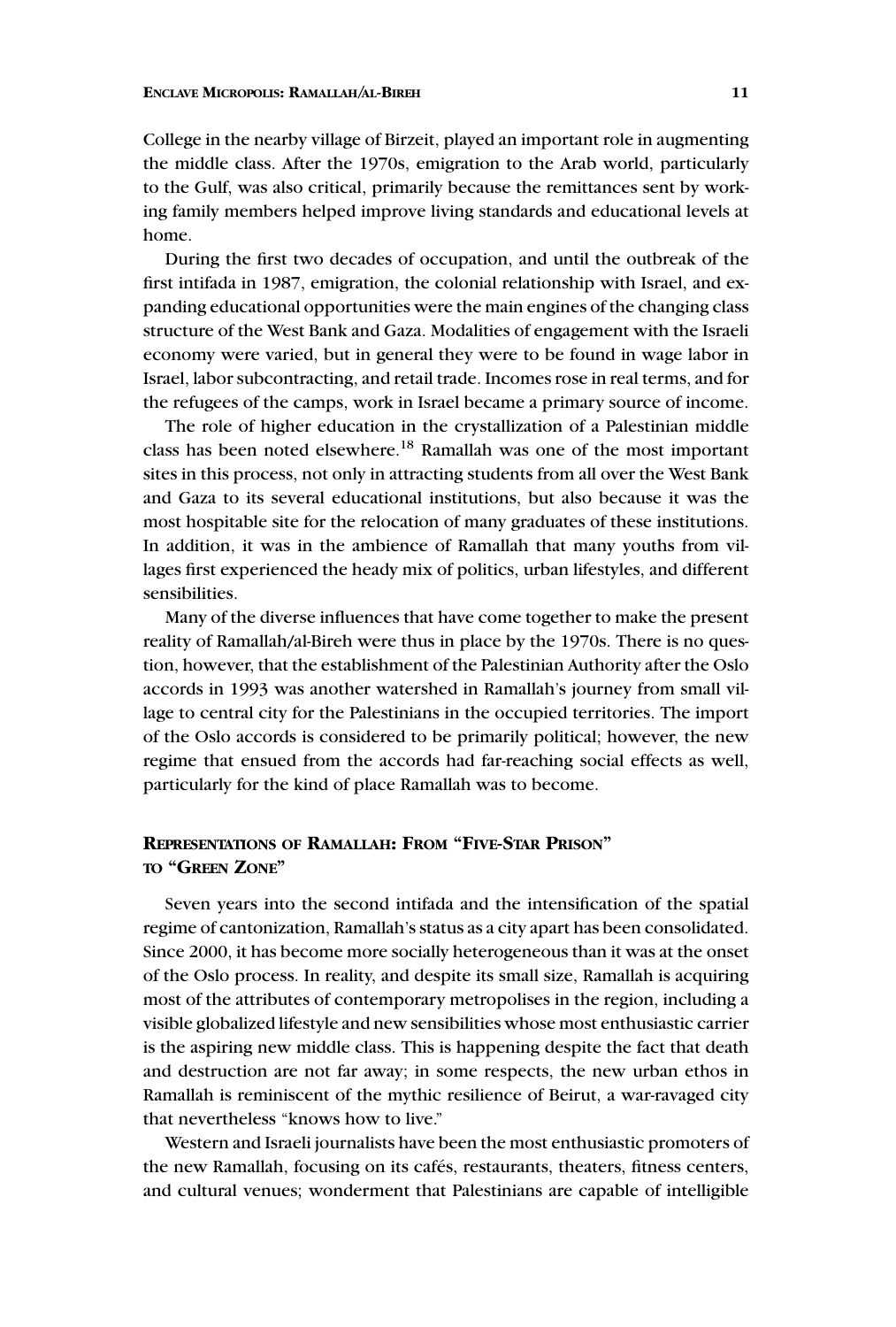lives pervades these journalistic writings. Ramallah is variously depicted as proof of the resilience of the middle class, the victory of globalization, the defeat of the resistance, or of the PA's ability to assure normalcy in a time of conflict and strife.

Palestinian sentiments about the city tend to be strong and are themselves indicative of emerging political and social divisions. Part of the intelligentsia views Ramallah as the promising incubator of a cosmopolitan and secular ethos, while another despises it as the seat of a corrupt and capitulatory elite. Ramallah also elicits bitterness and anger among ordinary people as a city prospering at the expense of the marginalized zones in the new spatial regime.

Joseph Massad's scathing indictment of Ramallah is a commentary on the city's new role in Palestine's emerging landscape:

Ramallah proper (excluding the surrounding villages) continues to be what many now refer to as the Palestinian Green Zone, sheltering, in addition to the intelligence staff of Israel and Israel-friendly Arab countries, those Palestinians who are paid and protected by the Oslo process, whether the Oslo bureaucracy, its technicians and hired intellectuals, or the business and middle classes recently habituated to the new name-brand consumerism that the Green Zone can offer. This opulent life contrasts with the life of the rest of the Palestinians outside Ramallah who live in misery, hunger, and under the bombardment of the Israelis and the attacks of savage Jewish colonial settlers, not to mention the harassment by Fatah.<sup>19</sup>

A cadre of the People's Party in Far'a refugee camp near Nablus expresses popular sentiment in this depiction of Ramallah night life:

The nights of Nablus, Rafah and Jenin are very different from the nights of Ramallah . . . the Ramallah night is deep red, not from the blood of the martyrs who fell in defense of the land and of our honor, but from the doings of the knights of chatter and greedy chiefs vying for power and a piece of the cake. The night begins with a search for the best restaurant or hotel to exchange gossip about promotions and to brag about acts of heroism . . . A tragedy in Jenin is occasion for stealing the funds earmarked for its healing; a *nakba* in Rafah is an opportunity for competition between elites; and a catastrophe in Nablus is a subject for long hours spent in meetings.<sup>20</sup>

While such sentiments and representations provide rich ammunition for animated polemics, they do not capture the everyday lived reality of the city. In particular, the critique misses the social import of what is transpiring: the fact that for some time now Ramallah has been on an urbanizing trajectory, becoming more like a city, with all its complexity, contradictions, and possibilities.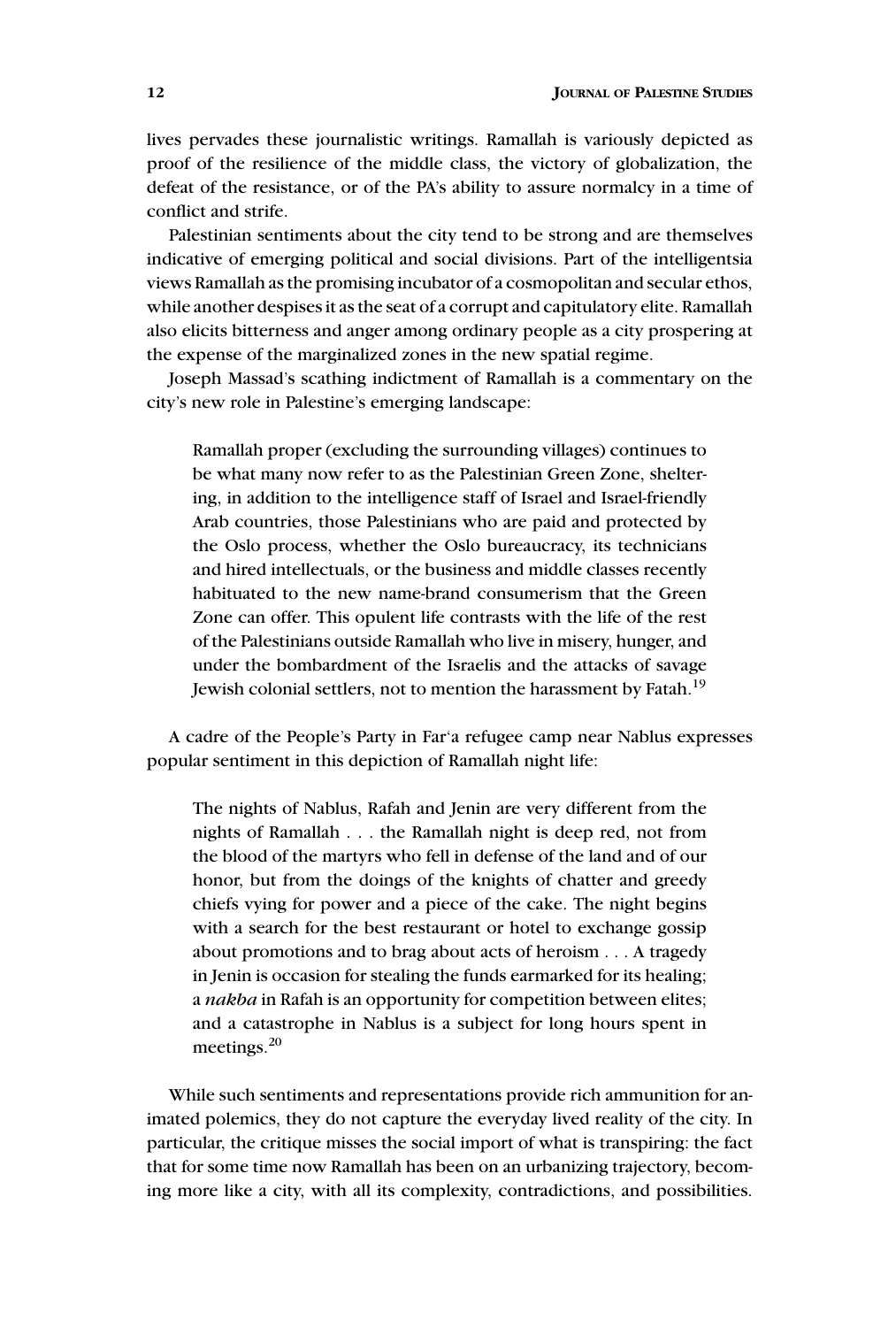Without doubt, the establishment in the wake of the 1993 Oslo accords of the much-excoriated PA hastened this process: Its arrival led to the surprisingly rapid elaboration of a new globalized urban middle-class ethos and lifestyle, which found its most hospitable terrain in Ramallah and its most ardent articulators and advocates among the new middle class, including veterans of the political parties. Ramallah, having long since lost its native sons and daughters and therefore not burdened with an entrenched local elite (such as was left largely intact in Nablus and Hebron, for example), was taken over by the PA's new political administration with its many security apparatuses and departments. Many of the new higher-ranking bureaucrats were PLO figures allowed to enter the West Bank and Gaza after decades of exile. These returnees (*'a'idin*), while small in number, made their imprint on Ramallah's cultural and social scene through their outlook and lifestyles, all of which contributed to the elaboration of the urban and modernist ethos they had imbibed in Beirut, Tunis, and other Arab cities.

It is true that the new Ramallah was made possible by the investments of local and expatriate capital, but the modern, globalized ethos and lifestyle on display are embodied and articulated by the rank and file of the middle class in everyday social practices in actual places. I would note parenthetically that, as in the rest of the Arab world, the ideal of a "modern life" is not new in Palestine and was embraced by the small urban middle class in Jaffa, Haifa, and Jerusalem before the Nakba and in the inland cities of Nablus, Ramallah, and Bethlehem in the same period and afterward. But the expansion of the middle class, due mainly to higher education and emigration in past decades, has thrust new sectors of society into the modern mode. Critical decisions about presents and futures and the quality of lives confront individuals with increasing urgency.

The sites where modern sensibilities are acquired include private schools, music academies, cultural centers, and other important nexuses of social interaction such as theaters, fitness centers, cafés, restaurants, upscale supermarkets, and a miniature mall. The most strategic of sites for the elaboration of modern subjectivities are educational institutions, if we conceive of education broadly as the acquisition of critical kinds of knowledge, competencies, and dispositions. While Palestinians have long been noted for their dedication to education, the determined pursuit of new forms of cultural and academic capital distinguishes the new middle class's fervor for the "right" educational experience for its children from the aspirations of peasants or refugees of past decades. Competence in foreign languages and Western cultural protocols is critical here. As in other Arab countries where private schools (and increasingly, private universities) use foreign languages in instruction, so, too, the best schools in Ramallah aim at making foreign languages, primarily English, second nature to the children of the middle class, many of whose parents are recent migrants from villages and other towns in the West Bank (some are from Gaza).

While the experiences of students remain restricted and local, the determined pursuit by the new middle class of enrichment for their children through studying arts and other skills ensures that they are able to compete in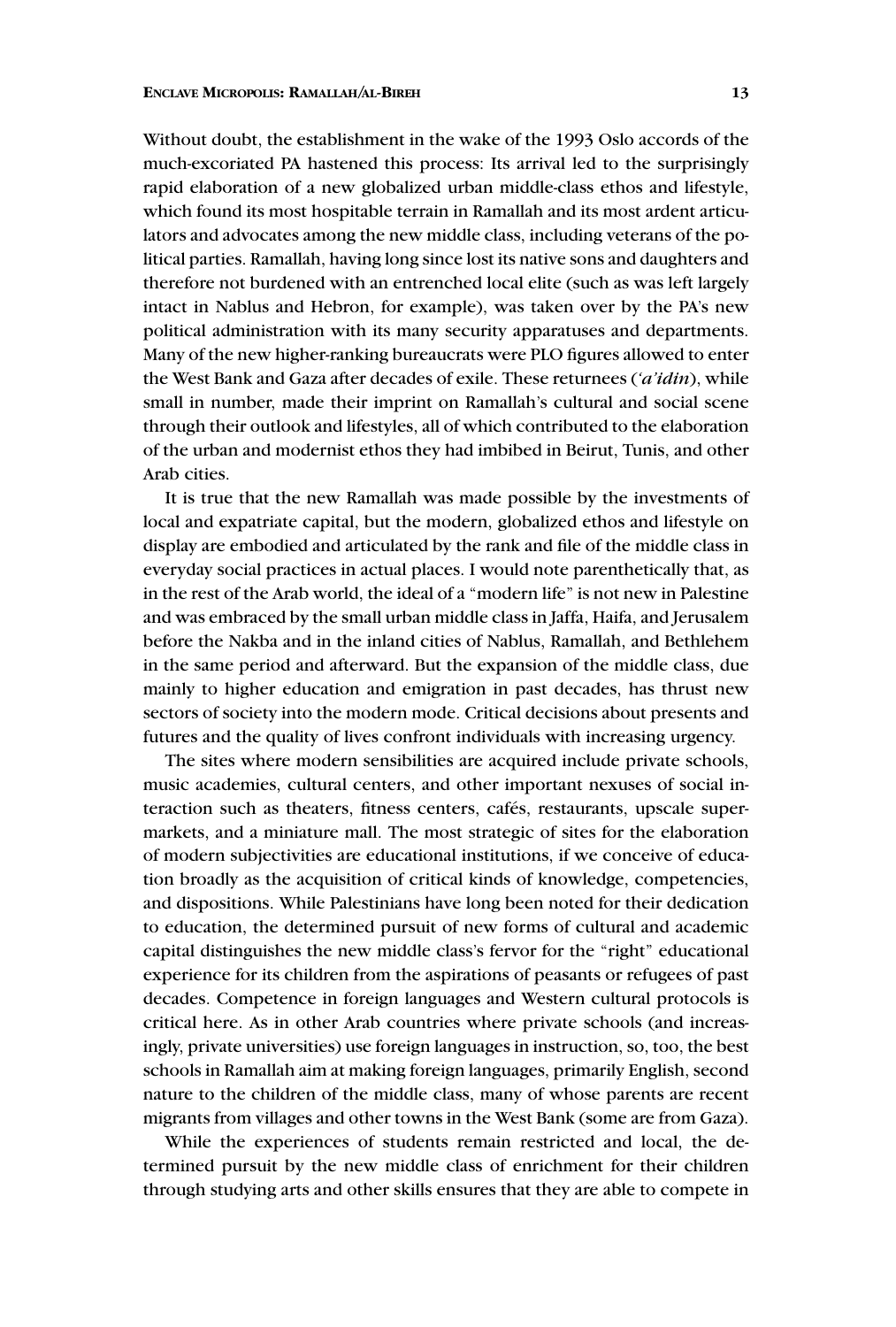globalized cultural and academic markets. For example, at the Quaker-run Friends Boys' School (actually a coeducational school) in Ramallah, the local matriculation examination track (the *Tawjihi*) has not had any takers for the past two academic years; most of the students opt for the International Baccalaureate program instead. In this school, English is a core part of the curriculum, and many school activities have a strong international flavor.

No other city in Palestine has such an eclectic and diverse middle class, which has given Ramallah/al-Bireh its unique character. There is plenty of evidence of increased migration from the rest of the West Bank to the city in the past decade, particularly from the northern regions (the results of the second Palestinian census of December 2007 can be expected to verify this observation). Most migrants are employees of the PA and other public institutions, workers in the building trade, and owners of businesses. Many of them especially those of modest means—have settled in newly developed parts of the town and in adjacent villages that are being rapidly incorporated into the urban center.

One of the contributions of Ramallah's middle class has been the articulation of a secular and modern outlook, in flagrant contradiction to both the hegemonic culture of resistance of the national movement since the 1970s and the Islamist vision that has gained currency in Palestinian society in recent years. Ramallah's historic Christian identity is relevant here: Despite the emigration of most of the original Christian families and the fact that the majority of the population is now Muslim, $^{21}$  the Christian association is an important ingredient in the construction of the city as it is imagined today.

Paradoxically, by asserting the Christian identity of the city, the intellectuals, professionals, business people, and others who have hitched their fortunes to Ramallah are in fact underlining its secularism. They want Ramallah to be more like Beirut and Cairo than Hebron or Jedda.<sup>22</sup> This tendency highlights the problematic linking of Christian identity and social and political outlook. A prevailing perception in Palestine holds that Palestinian Christians are less socially conservative than Muslims, primarily in matters having to do with the public conduct of women and relations between women and men. This representation ignores class and regional factors. The residents of 'Ayn 'Arik and Tayyiba, two predominantly Christian villages in the Ramallah region, for example, probably have more in common with their fellow Muslim villagers than they do with the Christian upper-class residents of Masyoun. It also bears mention that certain groups of Muslims who settled in Ramallah (a prime example being the returnees) had just as much—if not more—to do with enhancing the secular outlook of the town as the Christians did. Nonetheless, the official myth of the city's Christian identity persists and has played an important role in engraving Ramallah's place in the Palestinian imagination as an open and cosmopolitan city. Such notions also have their practical uses: for example, Ramallah's café and restaurant culture is vitalized by the fact that alcohol licenses can be granted to restaurants there, while they are not allowed in adjacent al-Bireh.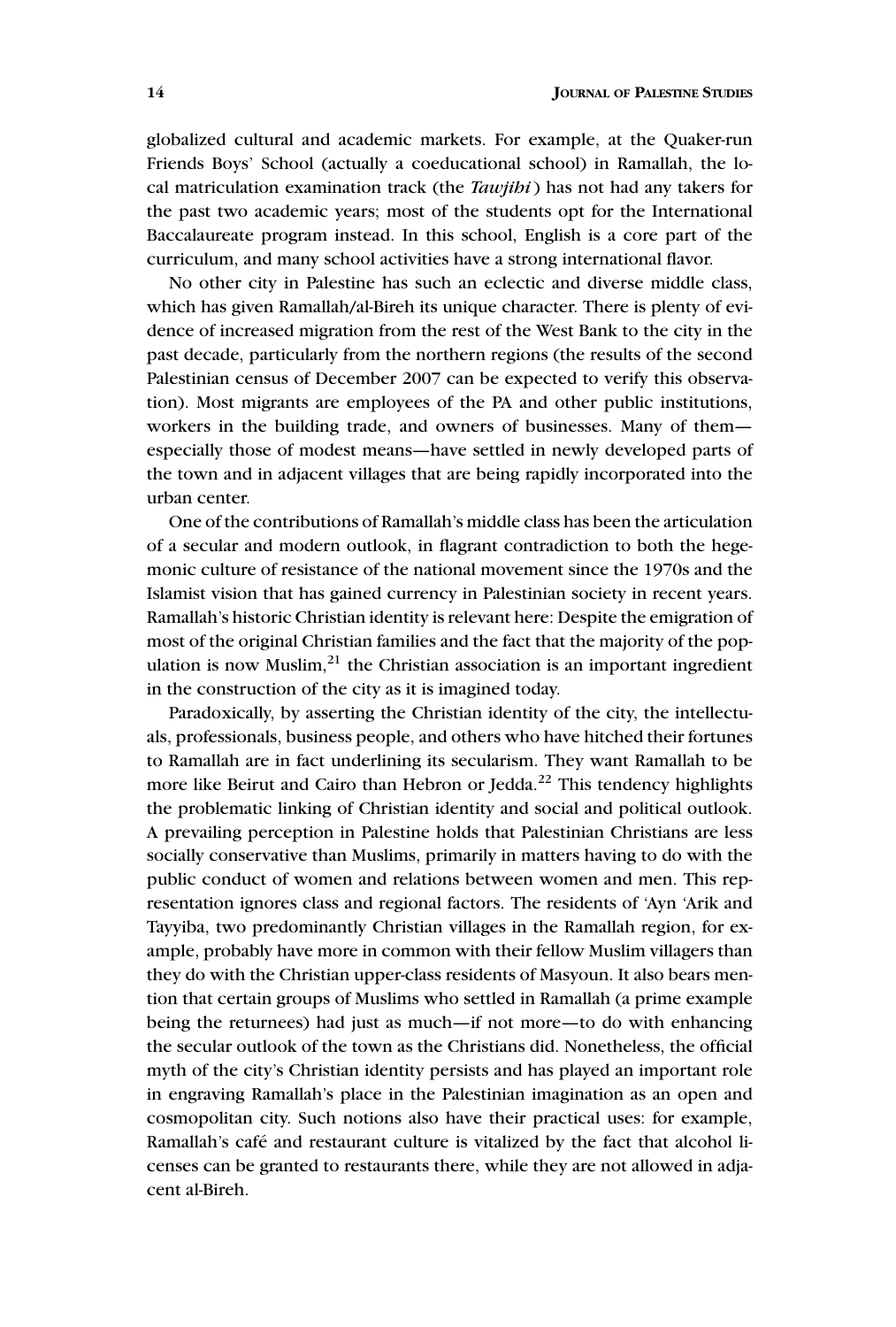### **A POLARIZING CITY**

The arrival of the PA also had important consequences for the physical appearance of the city, as property laws and zoning regulations were changed to allow for the ownership of individual units in apartment buildings and the construction of multi-storey buildings. The skyline of Ramallah changed dramatically in the decade following the Oslo accords; the signature red-tiled roofs of nineteenth- and early twentieth-century houses gave way to the bulldozers, and those that were spared found themselves hemmed in by apartment blocks and office buildings. With incoming investment, new villas were also built.

A note about scale and quality is in order here. In Ramallah (as in the rest of the occupied areas), there is no equivalent to the opulent lifestyle of the super-rich in the Arab world's major cities; the Palestinian bourgeoisie was dispersed far and wide in 1948, and not all of the few wealthy Palestinian entrepreneurs investing in Palestine today have their homes there. Indeed, the villas of Ramallah that elicit ridicule are more like the homes of middling entrepreneurs in Amman or Cairo than the fabulous palaces of local popular imagination. The middle class is also small, consisting mostly of employees and functionaries of the public and NGO sectors, with a growing cadre of business and other professionals.

The changes in zoning regulations, the rise in land prices, and the availability of housing loans and commercial building schemes had important social dimensions as well: One of the more noteworthy effects of the post-Oslo urban regime in Ramallah has been the deepening of residential segregation and the salience of place-based class and status differentials. Different kinds of neighborhoods began to appear, ranging from choice areas such as Masyoun and Tireh to more popular (*sha'bi*) settlements on the outskirts of the towns.

The better-kept and better-serviced areas are out of bounds for the lower middle class of public employees, shopkeepers, and white-collar service and clerical workers. These segments of the middle class may have had a chance

to realize their dream of an apartment in a new neighborhood, but more likely than not, these lower-middleclass neighborhoods have become desolate places with little greenery, poor public services, and few amenities or public facilities. A new neighborhood with the unseemly name of Umm al-Sharayit is one of these areas: a sprawling settlement housing a hodgepodge of badly kept apartment buildings, public facilities such as PA ministries, commercial establishments, *sha'bi* restaurants, automobile repair shops, and wedding halls.

*One of the more noteworthy effects of the post-Oslo urban regime in Ramallah has been the deepening of residential segregation and the salience of place-based class and status differentials.*

A better appreciation of the growing social disparities that have deepened since the 1990s can be gleaned from an examination of the changing relationship between the city and its underclass in the refugee camps. Three camps have figured prominently in the life of Ramallah: Am'ari, Qalandia, and Jalazon.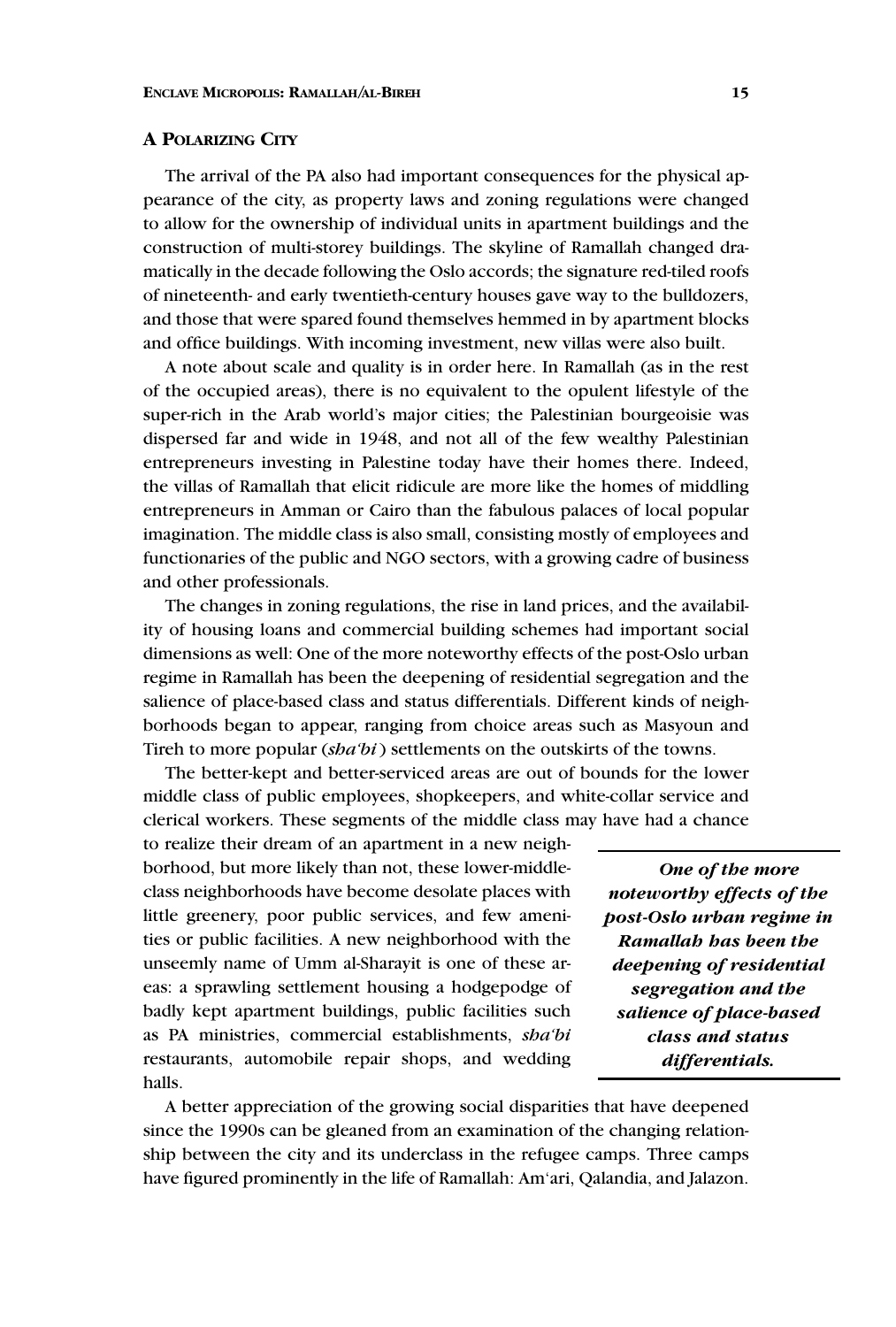Another smaller (and unofficial) camp is Qaddura, in the heart of the Ramallah commercial district, which is actually more akin to an impoverished neighborhood of the town than a camp set apart from the fabric of the city (as Am'ari). Thanks to its central location, Am'ari occupies an important place in the life of Ramallah/al-Bireh, not least because it has presented itself as a unified community vis- $\grave{a}$ -vis the two towns, particularly al-Bireh, on whose lands the camp is located and to which many of the camp residents have moved following improvements in their financial condition. Historically, Am'ari for the middle class of Ramallah (households, merchants, community institutions, the municipality) has meant different things: a reservoir of labor (notwithstanding employment in Israel, which provided more income to camp workers during the 1970s and 1980s), the object of charitable works, a site of resistance to the occupation, and an address for politicians to approach—for instance, during electoral campaigns—for political mobilization or to demonstrate dispute resolution skills. Even as a zone of exclusion stigmatized by Ramallah's middle and upper-middle class, Am'ari nevertheless served as a surrogate conscience for the very same social groups in a different era. During the first intifada, for instance, the towns' prosperous merchants—highly mindful of their duty to support the resistance—paid their political dues by supplying the camp with food and provisions during the long sieges (a practice that also involved nearby villages and the Jalazon camp).

In the 1970s and 1980s, despite the tensions inherent in the juxtaposition of a community of dispossessed refugees and a differentiated town, several factors worked against open conflict between the camp and the surrounding urban area. Prior to Oslo, the reigning nationalist orthodoxy downplayed social disparities, denounced the flaunting of wealth and privilege, and discouraged a culture of "normalcy" in the face of occupation and repression. This was especially the case during the first intifada, when expressions of frivolity were discouraged (if not banned), and an ascetic culture of resistance informed by peasant or imagined peasant values was hegemonic. Under these circumstances, unity in the face of a common enemy muted the deep-seated antagonisms between the camp and the town.

This picture of relative coexistence between the camps and the town began to change with the installation of the PA. As social cleavages deepened and Ramallah became Palestine's premier city, the language of coexistence began to change. Several incidents, strongly reminiscent of classic acts of urban violence in world cities where the dispossessed attack the perceived symbols of privilege and power, have occurred in recent years.

### **RECASTING RESISTANCE, TRADITION, AND RESILIENCE**

The growing cleavages between the camps and Ramallah/al-Bireh are reflected in the less tangible yet very real tension between the middle class's engagement with modernity, secularism, and globalization on the one hand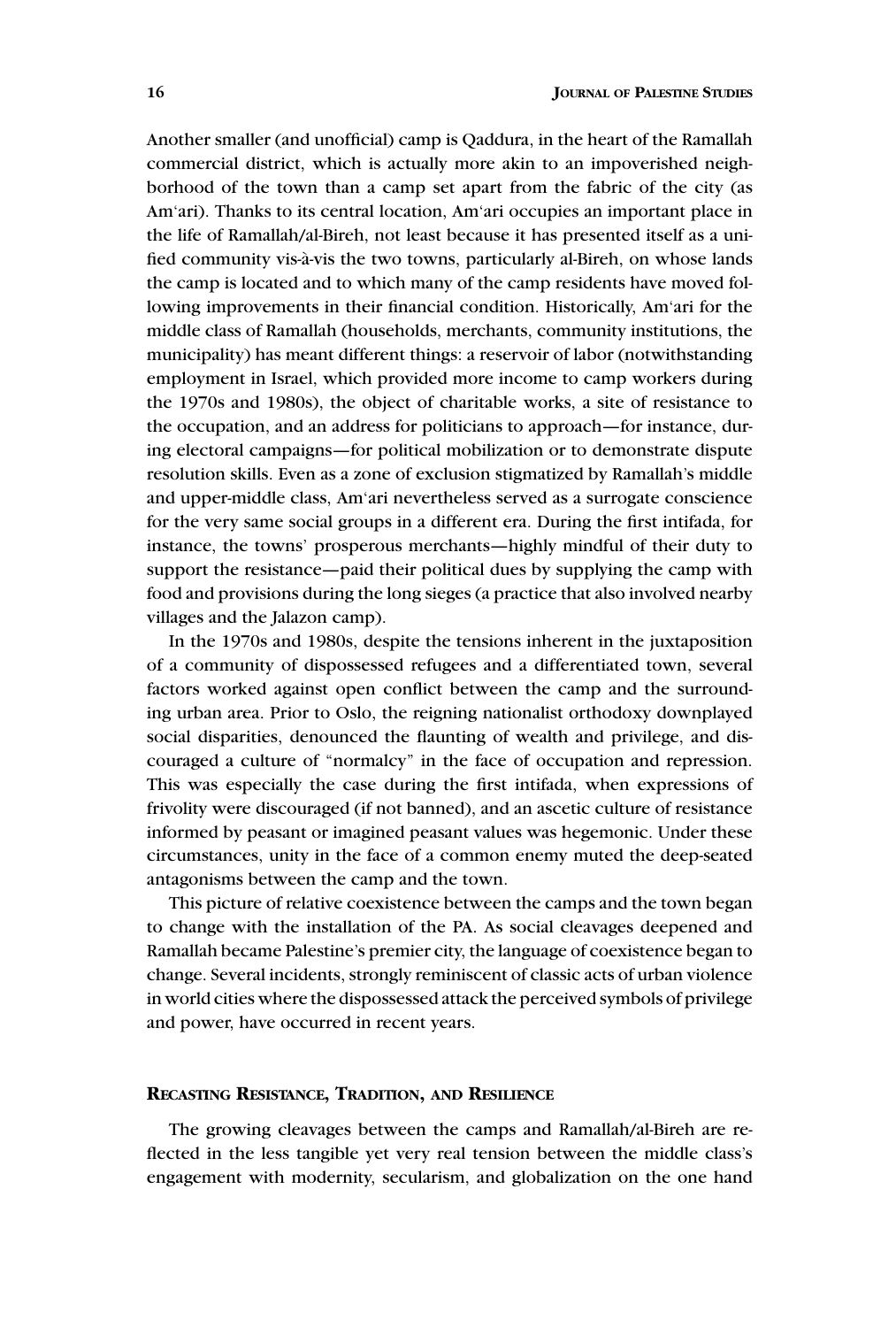and the ascetic culture of resistance (a product of the national struggle in the 1970s and 1980s) that continues to be the dominant ethos among most Palestinians on the other. The fact that the occupation regime deepens its hold on Palestinian land while the struggle against the occupation continues without any breakthrough contributes to the hegemony of the ethos of resistance in Palestinian society in general.

Resilience and steadfastness (*sumud* ) have been staples of the Palestinian ethos for generations now. *Sumud*'s incarnations have been many, but the dominant motif has been Palestinians' determination to continue under adversity, fortified by their roots in their land, the strength of their traditions, and family and kin solidarity. *Sumud* has had a dull and unglamorous history, however: Martyrdom, imprisonment, and exile have been its backdrop, and it is difficult to envision *joie de vivre* as one of its elements. While this motif continues to hold sway among vast sections of the population, including the new middle class (which may invoke it on critical occasions), a new conception of resilience has been taking root, one that is not based on an ascetic denial of frivolity, joy, or entertainment, but rather renders the very pursuit of happiness a manifestation of resilience and of resistance at the same time. The legendary resilience of Beirutis, who are perceived as living life to its fullest despite the turmoil of war and strife, is certainly an inspiration here. Yet while some sections of the Lebanese middle class may not feel the need to ennoble its pursuit of happiness by casting it as a form of resistance, Ramallah's cultural elite and its functionaries, more accountable to the force of popular opinion, must be ever so vigilant in maintaining the delicate balance between old and new cultural sensitivities lest they appear to be abandoning the duty of resistance.

The tension between new and orthodox sensibilities can be discerned in the attitude toward folklore. In the hegemonic nationalist ethos, "folklore" is sacrosanct, and much of the cultural production in the 1970s and 1980s glorified peasant values, leading a Palestinian cultural critic—not surprisingly a returnee—to lament the "adoration of folklore" in Palestinian national discourse<sup>23</sup>

One of the most urgent tasks of the middle class has been to elaborate a new cultural sensibility, at once responsive to the obligation of resistance and to the need for a normalization of life. Its intellectuals and other cultural workers provide the ideological scaffolding for this enterprise, but the rank and file the consumers of the new culture—are its true practitioners and articulators. Balancing between these two imperatives involves being at peace with "folklore" but open to global cultural currents. In Ramallah's contemporary cultural scene, emphases on resistance and authenticity wane or surge according to the severity of Israeli assaults.

In a keynote address at the silver jubilee of El-Funoun, a Ramallah-based dance troupe, the critical intellectual Azmi Bishara went further than most intellectuals in his critique of the Palestinian engagement with heritage and folklore. To him, the obsession with folklore and heritage is in fact part of a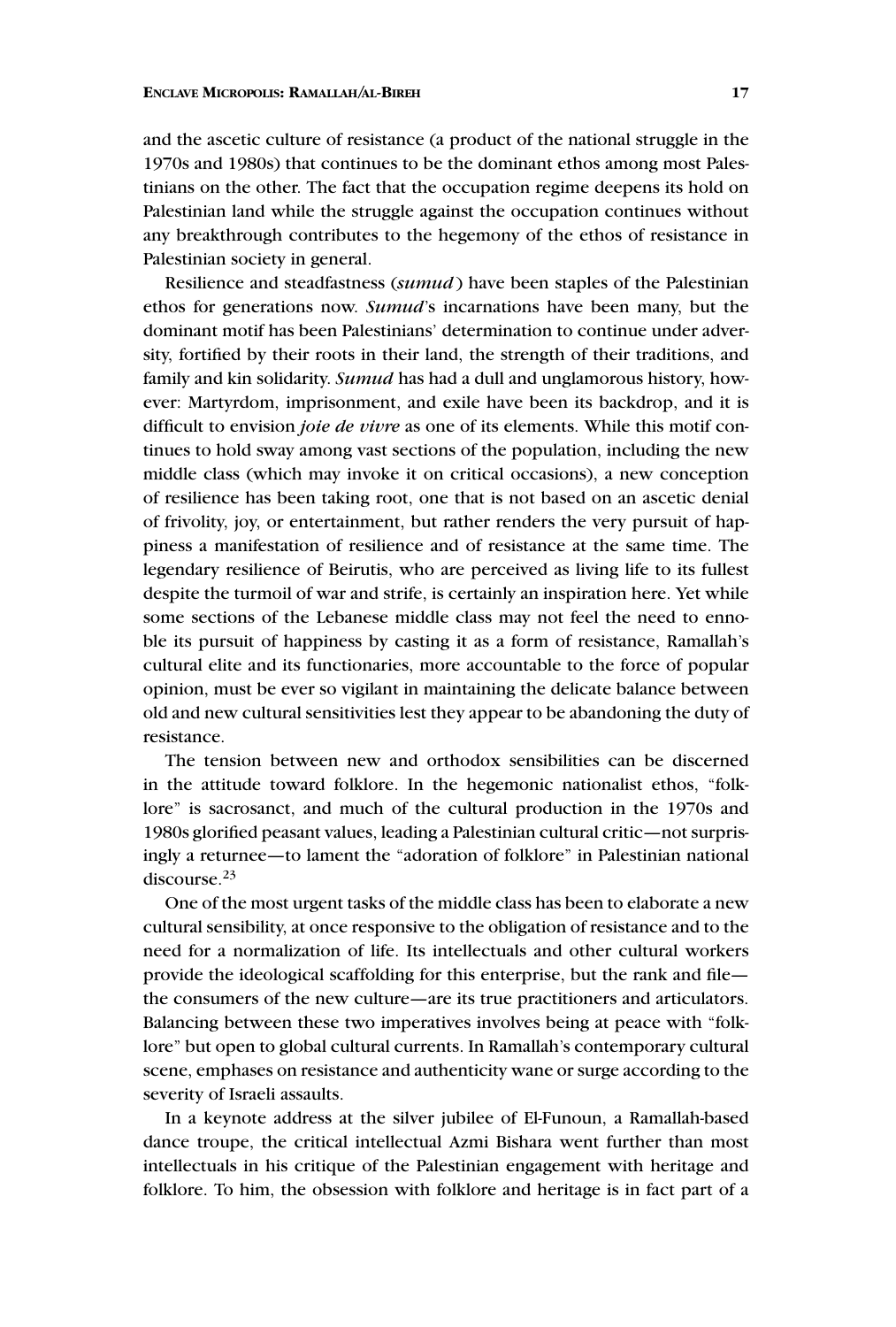colonial and Orientalist project, and the Palestinians would do well to recognize this colonization of their minds:

While the occupier celebrates its monopoly over modernity and progress, it does not mind at all when our heritage is occupied by folklore and Orientalism. I salute you for breaking this rule which they hoped to dictate to us, after they had destroyed in the Nakba a fledgling Palestinian project of modernization.<sup>24</sup>

Omar Barghouti, a choreographer at El-Funoun, explains the difficult process that led this maverick dance troupe to liberate itself from the heavy baggage of the national ethos:

Throughout the 1980s and during the first Palestinian intifada, resistance meant nourishing the roots and expressing the attributes of Palestinian national identity that had been suppressed by the Israeli occupation. Starting in the mid 1990s, however, El-Funoun's mission has transformed itself. The group found that preservation and survival were no longer sufficient—to create and participate in forging a contemporary cultural identity became more urgent. To this day, El-Funoun respects Palestinian heritage but also explores, absorbs, and integrates modernity. The challenge is to intervene in the development of Palestinian identity, to critique stagnation, capitulation and despair, to envision a new, modern identity that is rooted, yet in dialogue with life, with progress, with universal rights and freedoms. At first, El-Funoun suffered turbulent internal debates and a great deal of soul-searching until it established a crucial link between authenticity and contemporariness.<sup>25</sup>

\*\*\*

As with all other trends in Palestine, one cannot be certain whether the urbanizing trajectory of Ramallah will be aborted or allowed to continue. It appears, however, that the inexorable forces of globalization and urbanization and concomitant globalized middle-class lifestyles—are penetrating all corners of the world, even those most peripheral to the urban system, and even in localities marked by war, conflict, and pronounced vulnerability. Despite the realities of colonization and military occupation, and in the absence of a state, Ramallah/al-Bireh's nascent middle class partakes enthusiastically in the trans-Arab urban middle-class ethos elaborated in centers of Arab modernity—Beirut, Cairo, Tunis, and of late, Amman and Dubai. Paradoxically, this ethos is not unfolding in the context of postcolonial state formation, but rather, in the shadow of its exact opposite: the fragmentation of the nation and the rapid demise of the Palestinian state-building project. This very fragmentation, however, may have enabled an "enclave city" whose sights are more fixed on the outside than on the fractured nation within.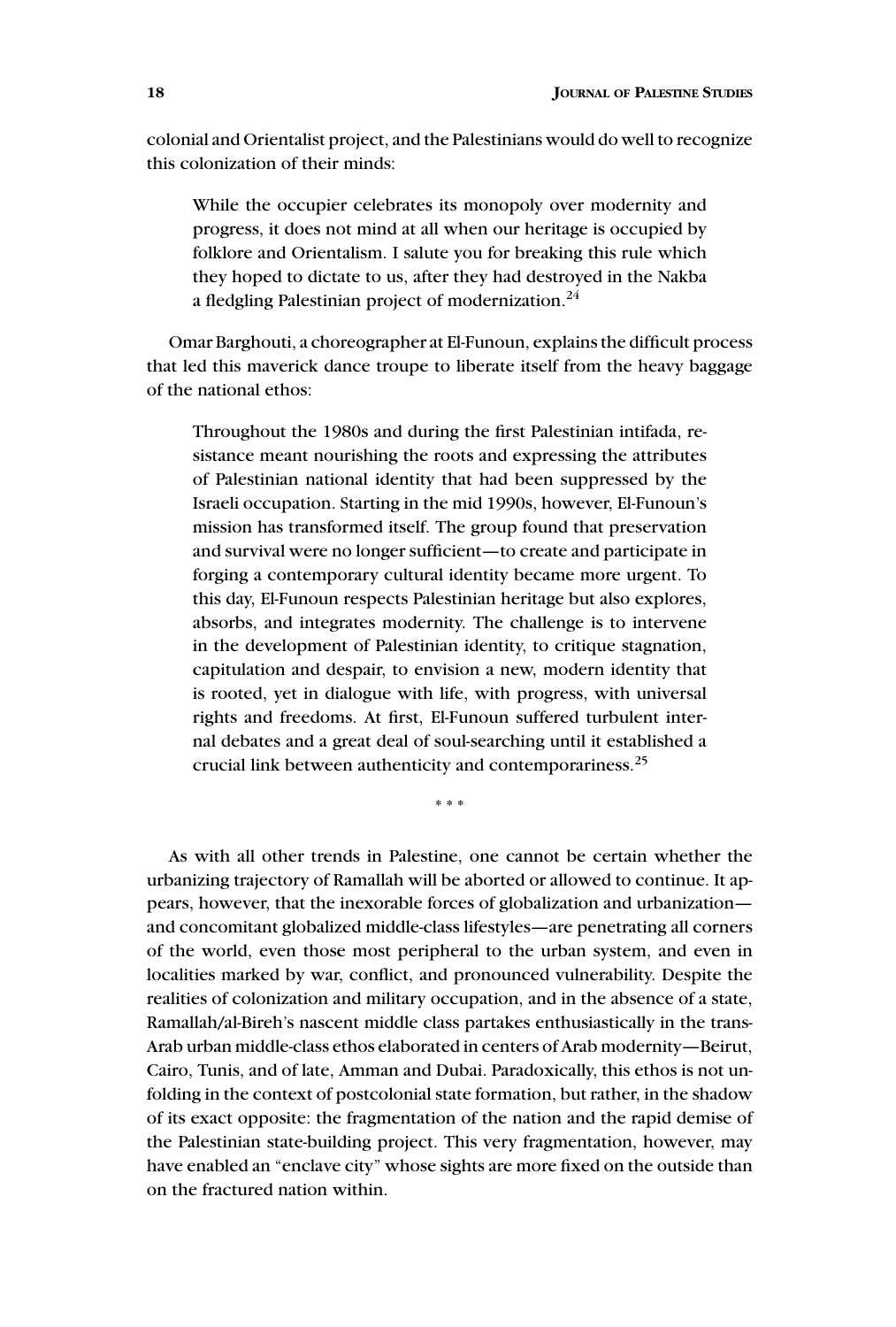### **NOTES**

1. John Dugard, the Special Rapporteur on human rights in the OPT, has noted that the number of checkpoints, including roadblocks, earth mounds, and trenches, increased from 376 in August 2005 to 540 in December 2006. These checkpoints divide the West Bank into four distinct areas: the north (Nablus, Jenin, and Tulkarm), the center (Ramallah), the south (Hebron), and East Jerusalem. Within these areas, further enclaves have been created by a system of checkpoints and roadblocks, while highways for exclusive Israeli use further fragment the OPT into 10 small cantons. Cities are cut off from each other as difficult-to-obtain permits are required for travel from one area to another. See United Nations Human Rights Council, "Report of the Special Rapporteur on the situation of human rights in the Palestinian territories occupied since 1967, John Dugard," A/HRC/4/17, 29 January 2007.

2. Ramallah and al-Bireh continue to be two administrative entities, each with its own municipality and municipal council. However, the social and physical boundaries between them have all but disappeared, and attachment to distinctive town identities survives only among the "original" natives who today constitute a small proportion of the population. Al-Bireh has a somewhat problematic relationship with Ramallah, having been marginalized and sidelined both culturally and politically. In current usage, the term Ramallah generally subsumes al-Bireh.

3. Ghazi-Walid Falah, "The Geopolitics of Enclavisation and the Demise of the Two-State Solution to the Israeli-Palestinian Conflict," *Third World Quarterly* 26, No. 8 (2005), p. 1343.

4. Leila Farsakh, "Independence, Cantons or Bantustans: Whither the Palestinian State?" *The Middle East Journal* 59, No. 2 (Spring 2005), p. 245.

5. Jeff Halper, "The 94 Percent Solution: A Matrix of Control," *Middle East Report*, No. 216 (Fall 2000), p. 19.

6. Falah, "The Geopolitics of Enclavisation," p. 1344.

7. Sari Hanafi, "Targeting space through bio-politics: The Israeli colonial project." *Palestine Report* 10, No. 32 (February 18, 2004), p. 4.

8. For a vignette of Nablus under siege, see Beshara Doumani, "Scenes from Daily

Life: the View from Nablus," *Journal of Palestine Studies* 34, No. 1, pp. 37–50.

9. A survey conducted in Hebron's city center by the Association for Civil Rights in Israel (ACRI) and B'Tselem in 2006 found that at least 1,014 Palestinian housing units (representing almost 42 percent of the units in the area) had been vacated, of which 65 percent had been abandoned since the start of the second intifada. The survey also found that 1,829 of the area's Palestinian businesses (nearly 77 percent of the total) were closed. See ACRI and B'Tselem, "Ghost Town: Israel's Separation Policy and Forced Eviction of Palestinians from the Center of Hebron." Jerusalem: ACRI and B'Tselem, May 2007 (see Settlement Monitor in *JPS* 144).

10. Azeez Shaheen, *Ramallah: Its History and Its Genealogies* (Birzeit: Birzeit University, 1982); Naseeb Shaheen, *A Pictorial History of Ramallah* (Beirut: Arab Institute for Research and Publishing, 1992); Khalil Abu Rayya, *Ramallah: Ancient and Modern* (Ramallah: American Federation of Ramallah, n.d.); Yusif Qaddura, *The History of the City of Ramallah* [in Arabic] (Ramallah: Rafidi Printers, 1999).

11. I am indebted to Saleh Abdul-Jawad for sharing with me these insights and his knowledge of and documents pertaining to the social history of al-Bireh in an interview in February 2007 in Birzeit.

12. Diala Khasawneh, *Memoirs Engraved in Stone: Palestinian Urban Mansions* (Ramallah: Riwaq and Institute of Jerusalem Studies, 2001)**.**

13. Many buildings in Ramallah from this era are documented by Ju'beh and Bishara in their architectural history of Ramallah. Nazmi Ju'beh and Khaldun Bishara, *Ramallah: Architecture and History* [in Arabic] (Ramallah: Riwaq and Institute of Jerusalem Studies, 2002), p. 26.

14. Shaheen, *Ramallah*, p. 27. Shaheen gives the following figures for the population in Ramallah in the twentieth century until just before the Nakba: 3,214 in 1905; 3,104 in 1922; 4,286 in 1931; 5,000 in 1941; 6,300 in 1944. He also notes that by 1946, approximately 1,500 of Ramallah's original 6,000 residents had emigrated to the United States. This migration accelerated after 1948, and by 1960 there were over 4,000 Ramallah-born